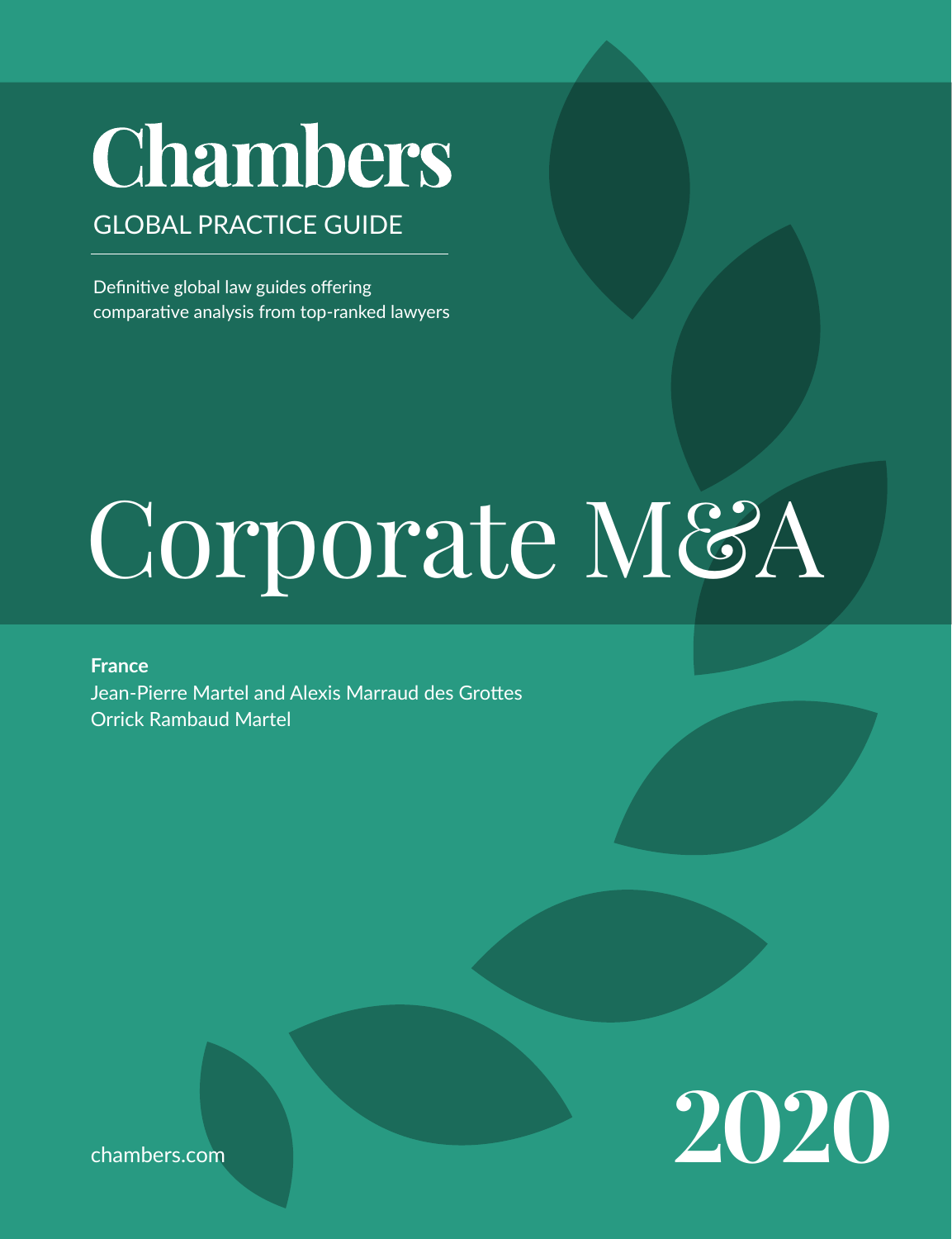# FRANCE

# Law and Practice

*Contributed by: Jean-Pierre Martel and Alexis Marraud des Grottes Orrick Rambaud Martel see p.16*

#### BELGIUM **GERMANY**  $Paris$  $\bullet$  Rei  $FRANCE$ **SWITZERLAND** Lyo **ITALY SPAIN**

# **Contents**

| 1. Trends |                                                      | p.3 |
|-----------|------------------------------------------------------|-----|
| $1.1\,$   | M&A Market                                           | p.3 |
| 1.2       | Key Trends                                           | p.3 |
| 1.3       | Key Industries                                       | p.3 |
|           | 2. Overview of Regulatory Field                      | p.4 |
| 2.1       | Acquiring a Company                                  | p.4 |
| 2.2       | Primary Regulators                                   | p.4 |
| 2.3       | Restrictions on Foreign Investments                  | p.4 |
| 2.4       | <b>Antitrust Regulations</b>                         | p.4 |
| 2.5       | Labour Law Regulations                               | p.5 |
| 2.6       | National Security Review                             | p.5 |
|           | 3. Recent Legal Developments                         | p.5 |
| 3.1       | Significant Court Decisions or Legal<br>Developments | p.5 |
| 3.2       | Significant Changes to Takeover Law                  | p.6 |
|           | 4. Stakebuilding                                     | p.6 |
| 4.1       | Principal Stakebuilding Strategies                   | p.6 |
| 4.2       | Material Shareholding Disclosure Threshold           | p.6 |
| 4.3       | Hurdles to Stakebuilding                             | p.6 |
| 4.4       | Dealings in Derivatives                              | p.7 |
| 4.5       | Filing/Reporting Obligations                         | p.7 |
| 4.6       | Transparency                                         | p.7 |
|           | 5. Negotiation Phase                                 | p.7 |
| 5.1       | Requirement to Disclose a Deal                       | p.7 |
| 5.2       | Market Practice on Timing                            | p.7 |
| 5.3       | Scope of Due Diligence                               | p.8 |
| 5.4       | Standstills or Exclusivity                           | p.8 |
| 5.5       | Definitive Agreements                                | p.8 |
|           | 6. Structuring                                       | p.9 |
| 6.1       | Length of Process for Acquisition/Sale               | p.9 |
| 6.2       | Mandatory Offer Threshold                            | p.9 |
| 6.3       | Consideration                                        | p.9 |
| 6.4       | Common Conditions for a Takeover Offer               | p.9 |

| 6.5  | Minimum Acceptance Conditions         | p.10                                                                                                              |
|------|---------------------------------------|-------------------------------------------------------------------------------------------------------------------|
| 6.6  | Requirement to Obtain Financing       | p.10                                                                                                              |
| 6.7  | Types of Deal Security Measures       | p.10                                                                                                              |
| 6.8  | <b>Additional Governance Rights</b>   | p.11                                                                                                              |
| 6.9  | Voting by Proxy                       | p.11                                                                                                              |
| 6.10 | Squeeze-Out Mechanisms                | p.11                                                                                                              |
| 6.11 | Irrevocable Commitments               | p.11                                                                                                              |
|      |                                       | p.11                                                                                                              |
| 7.1  | Making a Bid Public                   | p.11                                                                                                              |
| 7.2  | Type of Disclosure Required           | p.12                                                                                                              |
| 7.3  | <b>Producing Financial Statements</b> | p.12                                                                                                              |
| 7.4  | <b>Transaction Documents</b>          | p.12                                                                                                              |
|      |                                       | p.12                                                                                                              |
| 8.1  | Principal Directors' Duties           | p.12                                                                                                              |
| 8.2  | Special or Ad Hoc Committees          | p.12                                                                                                              |
| 8.3  | <b>Business Judgement Rule</b>        | p.12                                                                                                              |
| 8.4  | Independent Outside Advice            | p.12                                                                                                              |
| 8.5  | Conflicts of Interest                 | p.13                                                                                                              |
|      |                                       | p.13                                                                                                              |
| 9.1  | Hostile Tender Offers                 | p.13                                                                                                              |
| 9.2  | Directors' Use of Defensive Measures  | p.14                                                                                                              |
| 9.3  | <b>Common Defensive Measures</b>      | p.14                                                                                                              |
| 9.4  | Directors' Duties                     | p.14                                                                                                              |
| 9.5  | Directors' Ability to "Just Say No"   | p.14                                                                                                              |
|      |                                       | p.14                                                                                                              |
| 10.1 | Frequency of Litigation               | p.14                                                                                                              |
| 10.2 | Stage of Deal                         | p.15                                                                                                              |
|      |                                       | p.15                                                                                                              |
| 11.1 | Shareholder Activism                  | p.15                                                                                                              |
| 11.2 | Aims of Activists                     | p.15                                                                                                              |
|      | Interference with Completion          | p.15                                                                                                              |
|      |                                       | 7. Disclosure<br>8. Duties of Directors<br><b>9. Defensive Measures</b><br>10. Litigation<br>11. Activism<br>11.3 |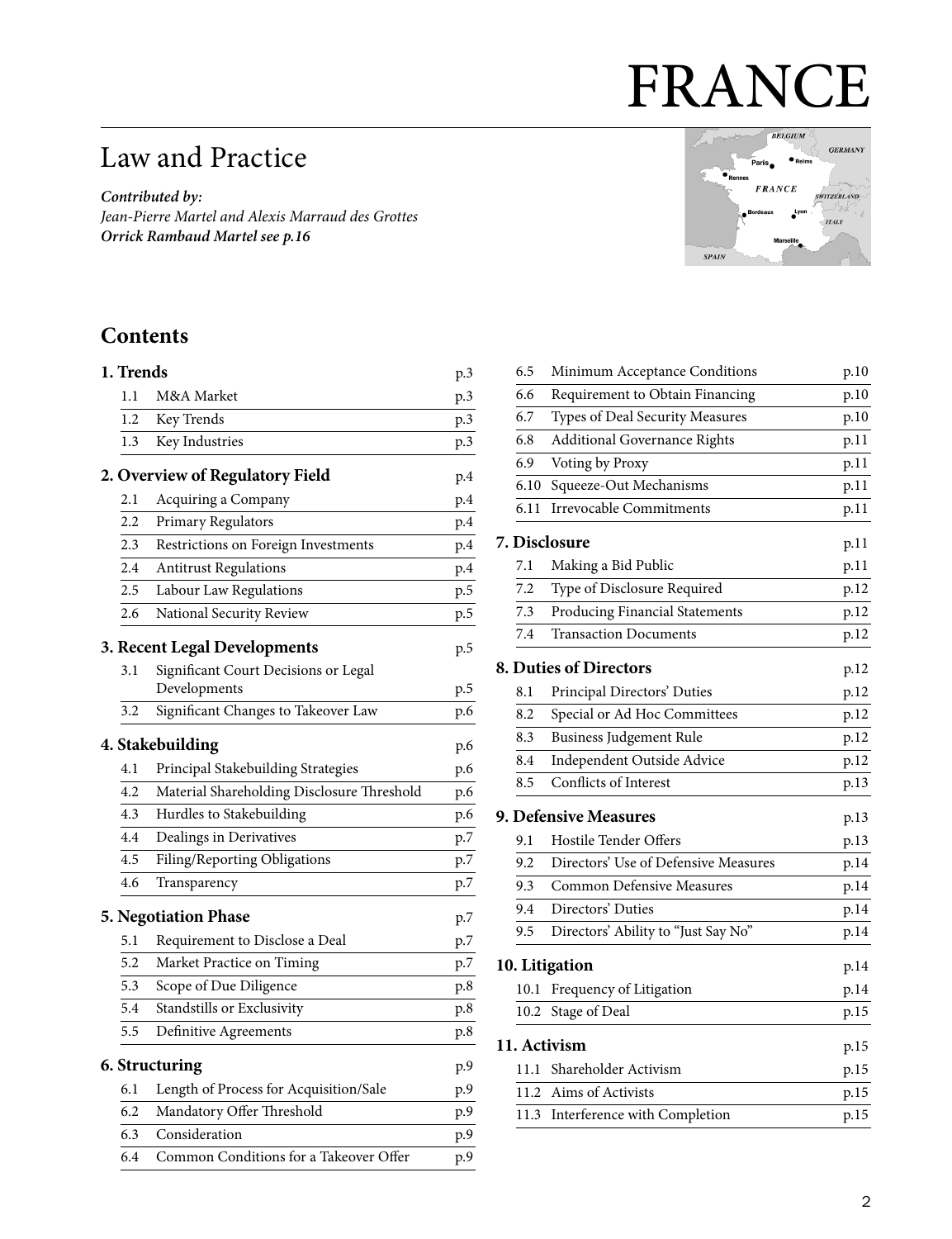*Contributed by: Jean-Pierre Martel and Alexis Marraud des Grottes, Orrick Rambaud Martel* 

### **1. Trends**

#### **1.1 M&A Market**

In 2019, as in 2018, M&A activity was mainly driven by acquisitions. It was reported that 877 transactions implying a French target were announced in 2019 (compared to 955 in 2018) while 1,106 transactions implied a French bidder (compared to 1,161 in 2018). Deal value remains almost constant, at about EUR61 billion, ie, a variation of 1% between 2018 and 2019.

While there were more tender offers in 2019 (30 compared to the 22 in 2018), this number remains lower than the average over the past ten years. In addition, their volume was lower (EUR925 million compared to EUR2.6 billion in 2018). Three transactions alone represent 70% of the EUR925 million euros of shares acquired in 2019. However, these figures do not consider Iliad's buy-back offer for 19.7 % of the company's share capital (EUR1.4 billion) and Capgemini's offer for Altran Technologies (EUR3.6 billion), two significant transactions launched in 2019 and closed in early 2020. The last tender offer, the price of which was challenged by minority shareholders, reopened during the COVID-19 crisis and was, thus, a success, allowing Capgemini to implement a squeeze-out.

The Paris stock exchange recorded eight IPOs in 2019 (compared to 17 in 2018) and two of them were among the top ten in Europe. Moreover, the success of the IPO of *la Française des Jeux* (EUR1.84 billion) - a company with a monopoly on gaming and betting. The privatisation of Paris airport, which could have happened in 2020, has been postponed due to COVID-19. Financing transactions and issuance os securities should be active in 2020, as many companies will have to finance their needs in the current period.

Several geopolitical risks that weighed on cross-border M&A in 2019 and started to dissipate in 2020 (eg, "phase one" trade agreement between the USA and PRC or the final adoption of Brexit), but the COVID-19 crisis has led to a total absence of visibility on the M&A market for 2020-21.

#### **1.2 Key Trends**

The increasing efforts to ensure that stakeholder's interests and public interest are considered led to the adoption of several emblematic measures by the French legislator in 2019. After the introduction of a duty of vigilance for major companies with regard to the activities of their subsidiaries and subcontractors, French law now expressively requires that each company be managed in its best interests, "taking into consideration the social and environmental stakes of its activity". French companies can also adopt a sense of purpose (*raison d'être*) to define a purpose beyond profits. According to the new law, a corporation can specify in its by-laws or publicly announce a sense of purpose - the principles it gives to itself to guide its business and strategic decisions.

Activism developed in France as US investors returned after the 2008 crisis. It remained strongly in evidence in 2019, a year of intense debates on activism. The *Autorité des Marchés Financiers* - the French markets Authority (AMF) - stated that the authority will make public its position on shareholder activism in 2020 and make proposal of new law to regulate activism.

In addition, it is particularly noteworthy that the AMF sent a letter to Muddy Waters, stating that its market communications regarding Casino had to be considered as investment recommendations and recalling "the importance of complying with the principles of probity, fairness and impartiality that apply to all persons issuing investment recommendations, even from abroad, when the recommendations relate to securities admitted to trading on a regulated market and are accessible from France".

The events of the COVID-19 lead to extraordinary measures which significantly impacted the legal environment. On 18 March 2020, the French government published a legislative package of emergency measures aimed at tackling the COV-ID-19 crisis. This had consequences in all areas of law.

Before the rise of COVID-19, the desire to secure deals has increasingly led market players to attach fixed-price conditions to their M&A transactions. Under these "locked box" type of deals, earn-out provisions are ruled out and all risks are borne by an acquirer between the date of the reference accounts and the closing date. Market trends seem to show that investment funds particularly value fixed-price transactions for reasons of time efficiency and risk control. When auction processes are organised, "locked box" financial terms become the rule. The French market appeared very seller-friendly. Following the rise of COVID-19, the market has turned buyer-friendly and seen strong R&W, MAC and earn-out come back in many deals.

#### **1.3 Key Industries**

Most M&A French transactions implying a French target were in the Technologies, Media & Telecommunication sector (170 transactions, 20% of the deal volume in 2019).

Other popular sectors were Industrials & Chemicals (153 transactions, 17% of the deal volume), Consumer and Business Services (respectively 143 and 142 transactions, 16% of the deal volume each) and Pharma & Biotech (62 transactions, 7% of the deal volume).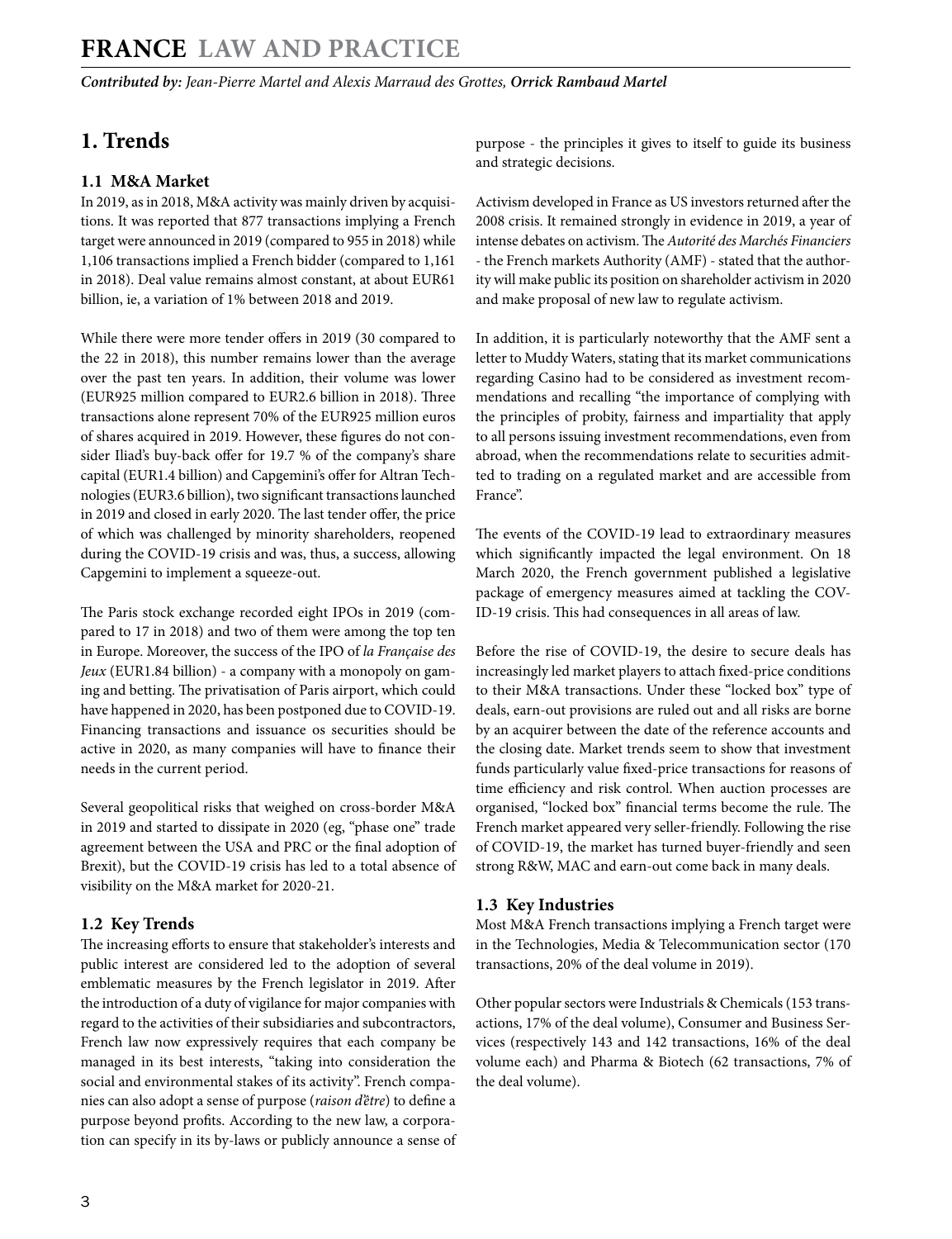# **2. Overview of Regulatory Field**

#### **2.1 Acquiring a Company**

The most common means of acquiring a company in private M&A transactions is the use of a share deal, although asset deals also represent a significant proportion of private business combinations. For small businesses, mergers and contributions of assets are less frequently used in this context.

Public M&A transactions can be made in several ways. Takeover offers are usually employed when the target company is not closely held, or when there is no controlling shareholder. Voluntary takeovers are also employed in the case of hostile bids. Otherwise, because many French-listed companies are closelyheld, many investors prefer to acquire a controlling interest first, resulting in a mandatory offer. A French listed company may also be acquired by a merger transaction.

Investors may acquire control of a company by a contribution of business or assets in exchange for shares. Contributions of business or assets follow similar rules to mergers.

#### **2.2 Primary Regulators**

Numerous regulators supervise M&A activity in specific sectors, such as banking and insurance (the Prudential Supervisory Authority – ACPR), energy (the Commission for Energy Regulation – CRE), telecommunications (the Regulatory Authority for Electronic Communications and Postal Services – ARCEP), broadcasting communication (the Independent Authority to Protect Audio-visual Communication Freedom – CSA) and data privacy (the Independent Authority on French Data Protection – CNIL).

More generally, the Competition Authority (*Autorité de la Concurrence*) is responsible for merger control and works to prevent illegal economic practices.

Public M&As are regulated by the AMF with approval (visa) of the public documentation filed by a bidder. The AMF regulates corporate finance transactions by listed companies and checks documents issued by such companies when they make transactions such as IPOs, capital increases and rights issues, public cash offers, exchange offers, buyout offers, squeeze-outs, mergers and demergers.

#### **2.3 Restrictions on Foreign Investments**

French administration controls certain foreign investments in strategic sectors. This control has been strengthened in recent years, including in 2019.

A foreign investment is either:

- the takeover of a French entity by a foreign investor (ie, a foreign or non-resident player, including French entities controlled by a foreign entity);
- the acquisition of a branch of activity of a French entity by a foreign investor; or
- the crossing of the threshold of 25% of the capital and voting rights of a French entity, directly or indirectly, alone or in concert, by a foreign investor (it being specified that this case does not apply to investors from a Member State of the European Union or a State party to the Agreement on the European Economic Area).

Foreign investments are subject to prior approval by the Ministry of Economy if falling in one of the enumerated strategic business sectors, including but not limited to: national defence; water or energy supply; transportation networks and services; space operations; electronic communications networks; health protection; research and development in cybersecurity, artificial intelligence, robotics, additive manufacturing and semiconductors; hosting of certain sensitive data; and gambling.

Since 2019, either of the foreign investor or the target company can file the request for authorisation with the Ministry.

The Ministry of Economy may authorise the foreign investment subject to certain conditions, including the carve out of strategic activity.

#### **2.4 Antitrust Regulations**

Where a concentration has a EU dimension, it will be governed by EU law and controlled by the European Commission; otherwise, French law will apply, under the control of the French Competition Authority. The concept of concentration is defined in the same way in European and French law (merger, takeover or creation of a joint-venture) and appraised in the same way by the Competition Authority and the European Commission.

If the concentration exceeds certain turnover thresholds, it will either be notified to the Competition Authority, or to the European Commission, or will not be notified. The calculation of turnover is made in the same way as for European merger control. Some sectors (banking, insurance, retail, etc) are subject to special regulations.

Authorities closely monitor practices that could lead to gunjumping. In November 2016, the French Competition Authority jointly fined Altice and SFR EUR80 million for the premature completion of two mergers declared in 2014.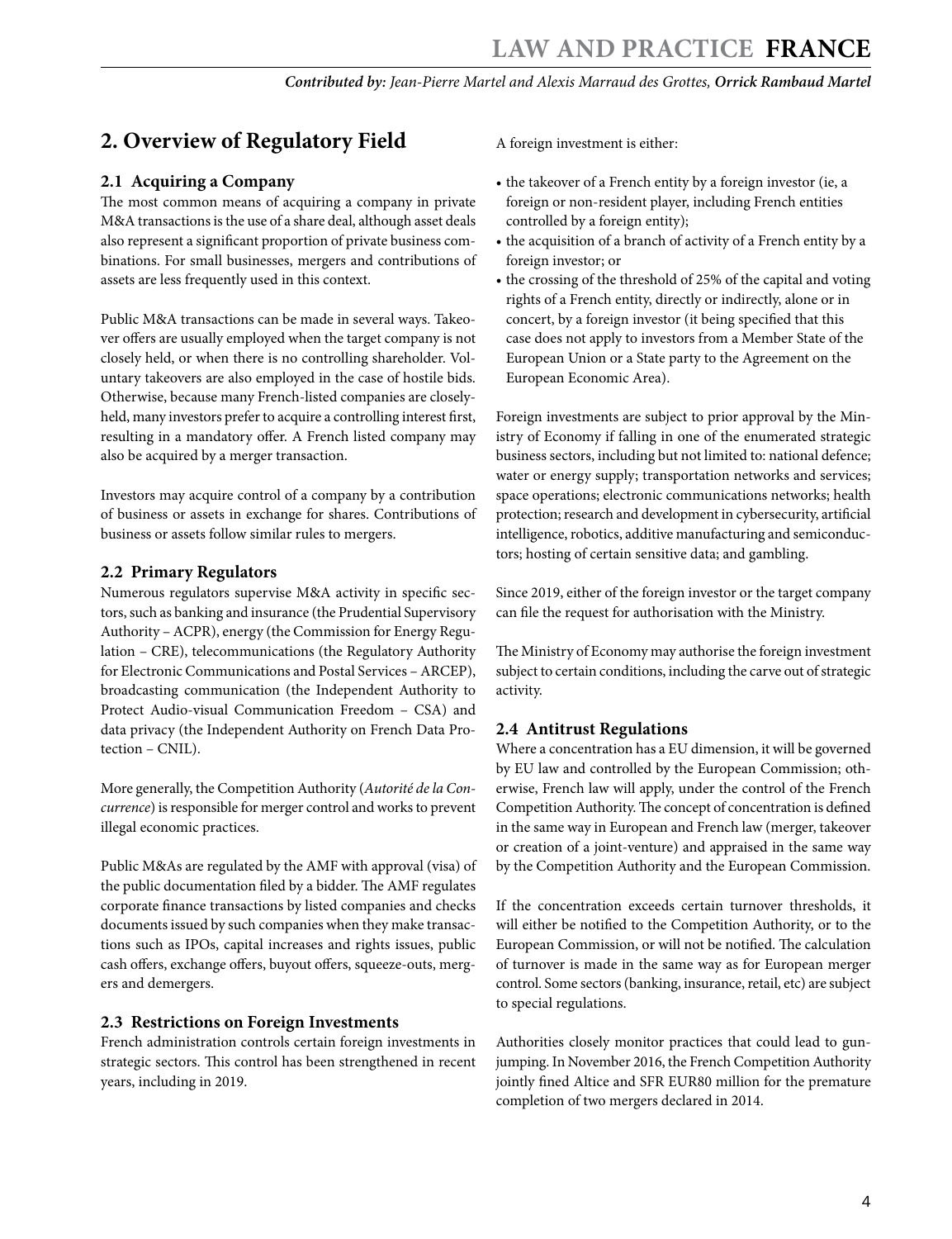*Contributed by: Jean-Pierre Martel and Alexis Marraud des Grottes, Orrick Rambaud Martel* 

#### **2.5 Labour Law Regulations**

French Labour Code provides that the works council of a company has to be informed and consulted about modifications to the economic or legal organisation of a company, including notably merger, sale, acquisition or sale of subsidiaries or investment in a company. The works council of companies taking part in a private M&A transaction must be informed and consulted in advance of the transaction.

Acquirers shall keep in mind that the works council must have sufficient time and information provided by legal representatives during this consultation period. In tender offers the information and consultation procedure by a bidder follows the public announcement of a deal. On the target side, the works council must state whether it recommends the offer within one month of its publication.

Nonetheless, works council's role is merely advisory and it does not have any actual means to influence the decision of either the shareholders of the target or the bidder.

In the context of an asset deal with a sale of a business (*fonds de commerce*) or a share deal relating to the majority of a company's shares, employees must be informed of the possibility of making an offer. In companies with less than 50 employees, the transaction shall not occur prior to the end of a two month period during which the employees may present an offer; in companies with between 50 and 250 employees, this right to present and offer is in parallel of the information and consultation procedure set out above.

The seller does not have to accept the employees' offer - if any - but the procedure must be followed, on pain of a fine of up to 2% of the sale price.

#### **2.6 National Security Review**

See **2.3 Restrictions on Foreign Investments**.

# **3. Recent Legal Developments**

#### **3.1 Significant Court Decisions or Legal Developments**

#### **PACTE Act**

The 'PACTE' Act (for *Plan d'Action pour la Croissance et la Transformation de l'Entreprise* or Action Plan for Growth & Transformation of Businesses) was introduced by the French Government & Legislator as an emblematic law for the business world. It is a potpourri which deals with subjects as varied as privatisation, ICOs and self-driving cars, which is of direct or indirect interest to M&A.

French law now expressively requires that each company be "managed in its best interests, taking into consideration the social and environmental impact of its activity", ie, in the companies best interest. It was agreed for long that French company directors have to act in the company's best interests. It is now explicitly provided by the law. In addition, while directors were already bound by mandatory rules for the protection of stakeholders (labour and environmental laws, of consumer interests, etc) they must now consider the social and environmental impact of the company's activity in each of their decisions.

Any company can now specify its sense of purpose (*raison d'être*), distinct from its corporate purpose, "consisting of the principles with which the company is endowed and for the observance of which it intends to allocate resources in the conduct of its business". This provision appears to allow a company to assert and pursue a not exclusively profit-oriented goal. We will simply point out that the specificity of a *raison d'être* is far from being neutral in terms of management and the potential liability of managers and the company, and that such *raison d'être* may be used either by activist shareholders but also by any interested person, including non-profit organisations "fighting for a better world".

A shareholder may now initiate a squeeze-out if minority shareholders represent less than 10% of the share capital and voting rights (compared to 5% prior PACTE Act), which aims at making more difficult investment strategies designed to prevent squeeze-out.

#### **Prospectus 3 and Offer of Securities to the Public**

European Regulation 2017/1129 ("Prospectus 3") extends the concept of public offer of securities to private placements and equity financing.

The French Legislator amended French law to allow private placements and public offers to continue, while ensuring that the extension of the European definition of public offer does not entail additional requirements for offers that were not previously considered as public offers of financial securities.

#### **No Hardship for Transactions on Securities or Financial Contracts in Case of Unforeseeable Changes (Imprévision)**

Article 1195 of the French Civil Code grants the judge with the power to amend a contract if unforeseeable circumstances arise and render performance of the contract commercially too excessive (*imprévision*). To avoid that it be applicable to transactions on securities and financial contracts, the law expressly excluded them from the scope of the *imprévision*.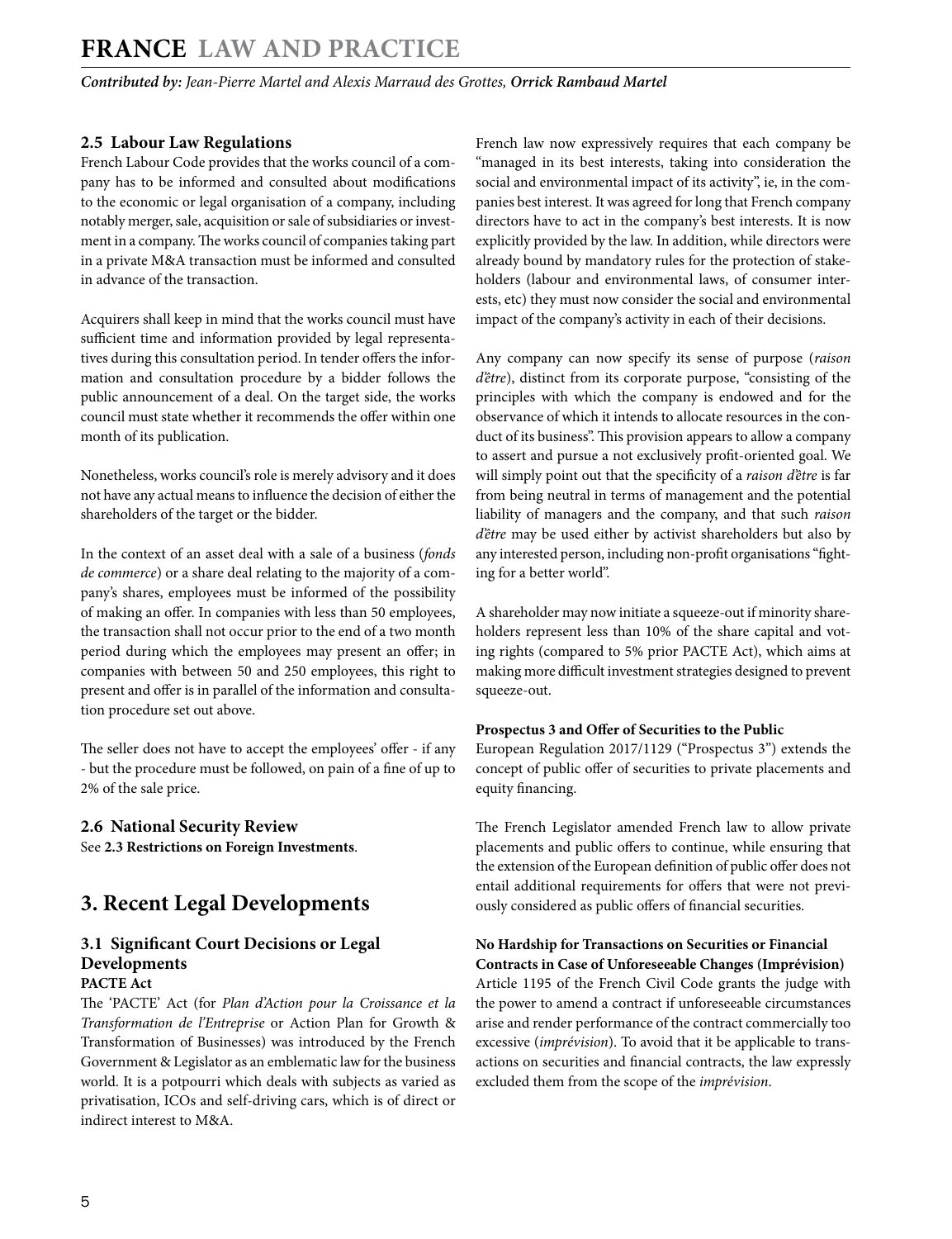#### **Civil Sanctions Incurred for Failure to Declare Crossing of Thresholds**

Noting the absence of successive disclosures of threshold-crossing by a group of shareholders acting in concert, the shareholders' meeting of a company listed on Euronext decided to deprive these shareholders of voting rights attached to the shares they held exceeding the undeclared thresholds. As ruled in the Sacyr Eiffage case in 2012, the French Commercial Court decided in 2018 that, in the absence of any challenge arising from companies acting in concert during the shareholders' meeting, the bureau of the shareholders' meeting can act as the "judge of the obvious" to establish the existence of the concerted action.

#### **3.2 Significant Changes to Takeover Law**

Most takeover law rules have not changed since 2014.

Following a public consultation on proposed changes to its regulations, the AMF published, in January to February 2020, amendments to its General Regulations, Instructions and Recommendations with the aim to enhance the protection of minority shareholders and better ensuring the independence and transparency of fairness opinions.

The amendments changed the timetable of the tender offers, providing a process with more time for minority shareholders to comment and discuss with the board of the target after the offer is filed and before the board of the target takes its reasoned opinion on the offer. In addition, it increased the information published by the offeror and the target, for more transparency and a better understanding of the interest to tender or not in the offer, through the fairness opinion of the independent expert which provides its views on the financial terms of the offer.

# **4. Stakebuilding**

#### **4.1 Principal Stakebuilding Strategies**

Stakebuilding prior to launching an offer is not common, given the narrow markets with low trading volumes and the immediate impact on share prices; moreover, stakebuilding by cashsettled derivatives has to be disclosed.

In stake building strategies, AMF powers have to be taken into account in particular in case of rumours about a potential tender offer (eg, with "put up and shut up" procedure)

#### **4.2 Material Shareholding Disclosure Threshold**

Any natural person or legal entity, acting alone or jointly, that comes into possession of a number of shares representing more than 5%, 10%, 15%, 20%, 25%, 30%, one-third, 50%, two-thirds, 90% or 95% of the share capital or voting rights of a company

with its registered office in France and admitted to trading on a regulated market, has to meet disclosure requirements.

Shares or voting rights owned by:

- other persons on behalf of that person;
- companies controlling that person;
- a third party with whom that person acts jointly; or
- a third party with whom the person has entered into a temporary transfer agreement covering those shares or voting rights,

must be taken into account (assimilated securities) when calculating the ownership of the shares, together with shares granting the use (usufruct) of shares lodged with the person (provided that he or she may exercise the voting rights attached as he or she chooses in the absence of specific instructions from the shareholders), and voting rights which that person may freely exercise by virtue of a Power of Attorney in the absence of specific instructions from the shareholders concerned.

The person or entity crossing any of these thresholds must inform the company of the total number of shares and voting rights it holds within four trading days. The AMF must also be informed of the change within four trading days.

#### **4.3 Hurdles to Stakebuilding**

The Commercial Code mentions that a company's articles of association may provide for additional reporting obligations to a company, concerning the holding of other fractions of the share capital or voting rights, though these cannot be below 0.5% of the capital or voting rights of the company.

Additionally, other hurdles to stakebuilding are implemented by French law in connection with special regulations regarding specific sectors, especially investing in credit institutions and insurance institutions. With regard to credit institutions, a number of elements need to be taken into account, including:

- any person or group of persons acting together must obtain the authorisation of the Prudential Supervisory Authority (ACPR) prior to carrying out any transaction, the effect of which is to enable these persons to acquire or lose effective control over the management of the credit institution or investment firm, or to acquire or lose 10%, 20%, one-third or 50% of the voting rights; and
- any transaction whose effect is to enable a person or a group of persons acting together to acquire 5% of the voting rights must be immediately reported to the ACPR.

Regulations concerning insurance institutions provides a control procedure establishing different levels including prior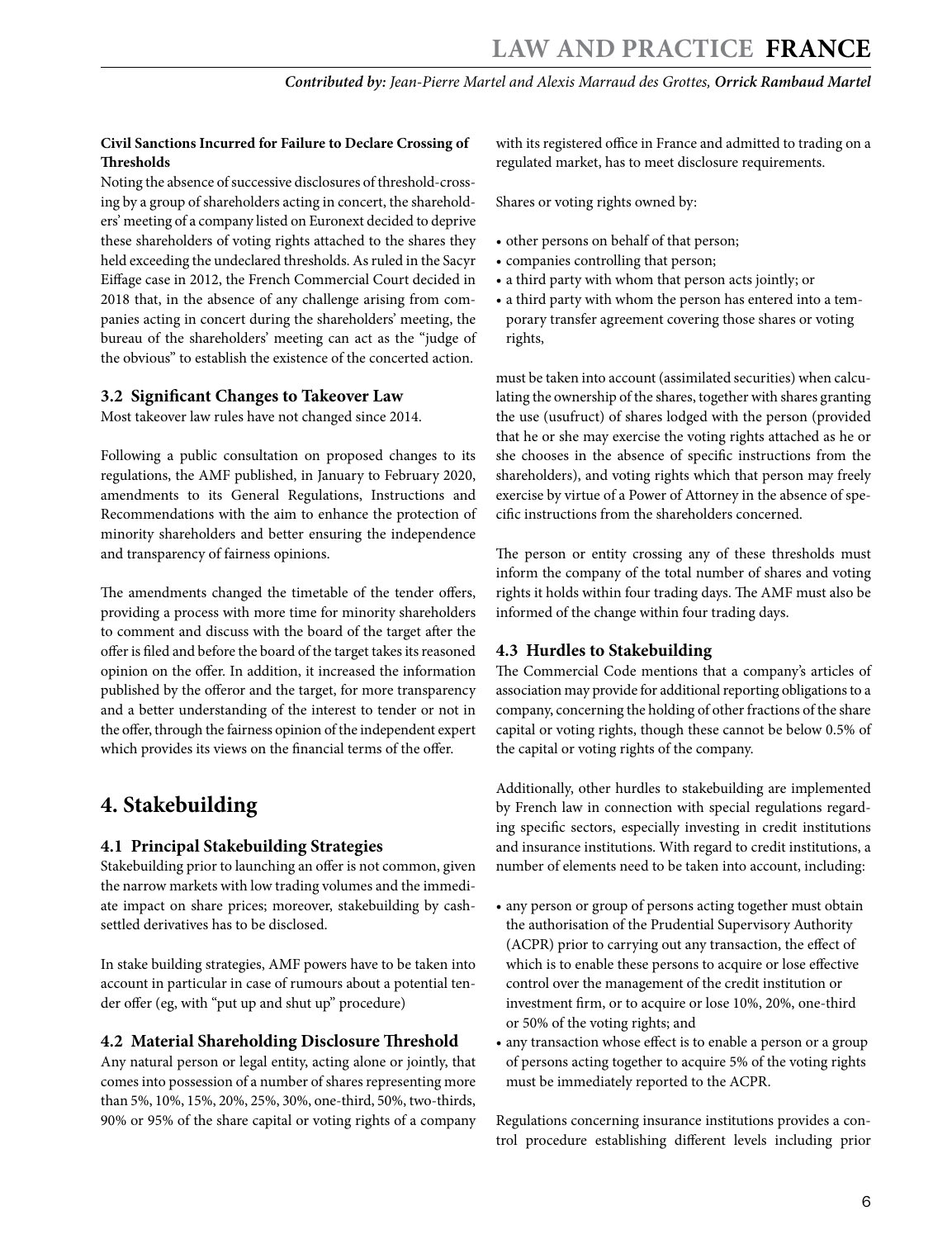authorisation from the ACPR when the 50%, one-third, 20% or 10% threshold is crossed by a shareholder, and a simple prior declaration in the case of transactions that pass the 5% threshold of share capital or voting rights.

#### **4.4 Dealings in Derivatives**

Dealing in derivatives is allowed but must be disclosed when it comes to calculating shareholding thresholds.

The person passing the threshold must account for issued shares covered by an agreement or cash-settled derivative having an economic effect that is equivalent to the ownership of these shares (calculation with the delta for cash settlement only). More precisely, the AMF general regulation indicates that it covers agreements or derivatives that are indexed, referenced or related to the shares of an issuer, and gives a long position on the shares of the person required to make the notification. In particular, this applies to contracts for difference or any financial instrument exposed to a basket or an index of shares of several issuers, unless they are sufficiently diversified. However, derivatives are not considered when calculating the mandatory offer threshold.

#### **4.5 Filing/Reporting Obligations**

The European Market Infrastructure Regulation (EMIR) has required transparency regarding derivatives contracts negotiated on the regulated markets or over-the-counter. EMIR created an obligation to report all transactions in derivatives to trade repositories. This obliges the reporting of new contracts with a trade repository registered with the European Securities and Markets Authority.

In addition, a European regulation on short selling aimed at establishing a new European-level harmonised framework and greater transparency came into force in November 2012. Pursuant to this regulation, any person holding a short position equal to or higher than 0.2% of the share capital of a company admitted to trade on a French regulated market must notify the AMF of this position within one trading day. Then, this obligation applies when one of the successive supplementary thresholds set by 0.1% steps is crossed, either upwards or downwards. When the net short position is equal to or higher than 0.5% of the share capital, the AMF releases this information to the market.

#### **4.6 Transparency**

Any person or entity crossing the 10%, 15%, 20% and 25% thresholds of a company admitted to trading on a regulated market is required to file a detailed declaration of intent within five trading days.

#### **5. Negotiation Phase**

#### **5.1 Requirement to Disclose a Deal**

French regulations contain a general disclosure obligation, which states that any person preparing a financial transaction liable to have a significant impact on the market price of a financial instrument, or on the financial position and rights of holders of that financial instrument, must disclose the characteristics of the transaction to the public as soon as possible.

However, the AMF provides that this person may assume responsibility for deferring disclosure of those characteristics if confidentiality is temporarily necessary to carry out the transaction, and if this person is able to ensure such confidentiality. Thus, discussions between a potential bidder and the shareholders of the target may remain confidential if the utmost secrecy can be maintained. Most of the time the deal is disclosed when agreements are signed. If the deal is announced after a first approach it is usually in the case of hostile bids.

A "put up and shut up" mechanism has also been implemented, which aims to oblige potential offerors to anticipate the disclosure of their intent to launch an offer or not. The AMF's decision to launch such a mechanism is discretionary and can occur, for instance, if there are large swings in the stocks of the target, market rumours or articles in the press.

The request for disclosure by the AMF may lead to two eventualities: either the suspected bidder confirms his or her intention to file an offer, which leads the AMF to set a deadline by which the offer itself must be made; or the suspected bidder announces that he or she has no such intent, which results in a six-month period during which he or she cannot file an offer concerning this company, and it has the obligation to disclose any purchase representing at least a 2% increase of its prior holding of the company's securities.

Legal requirements allow for deferring the disclosure of a deal under the parties' responsibility if confidentiality is temporarily needed to carry out the transaction and if persons can ensure such confidentiality. Practically, in an acquisition of a controlling stake, negotiations are disclosed at the time an exclusivity letter is signed between the seller and a potential buyer. This disclosure thus allows the information provision and consultation procedure with the works council to be started, which needs to be completed before the signing of the share purchase agreement.

#### **5.2 Market Practice on Timing**

Market practice on timing does not differ from legal requirements. Nevertheless, new EU regulations on the publication of privileged/price-sensitive information, which significantly rein-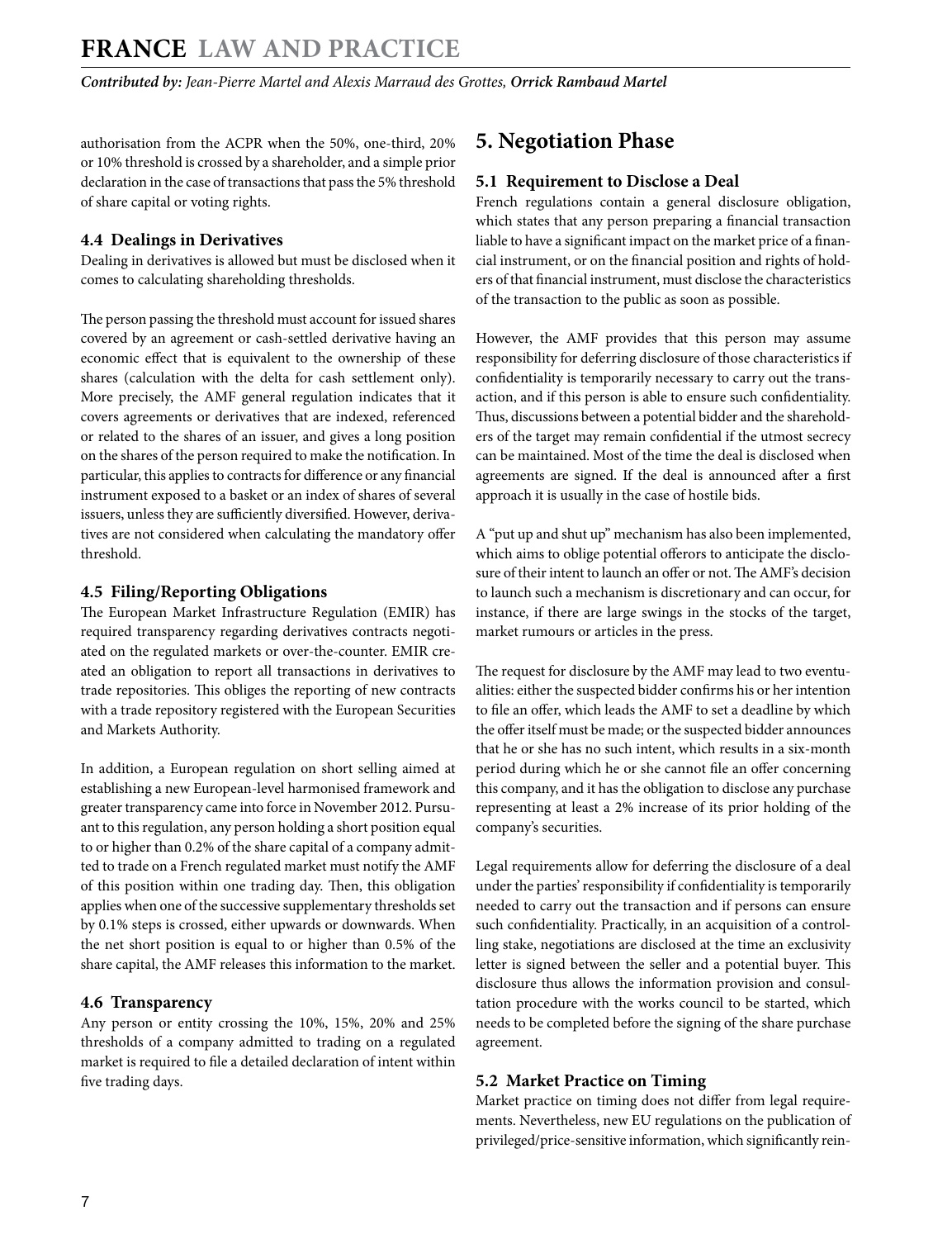force the level of information that an issuer has to disclose when it has decided to delay the relevant information, could lead to room for interpretation and thus specific market practice.

Under such regulations, an issuer may still, on its own responsibility, delay disclosure to the public of inside information provided that all of the following conditions are met:

- immediate disclosure is likely to prejudice the legitimate interest of the issuer;
- delay of disclosure is not likely to mislead the public; and
- the issuer is able to ensure the confidentiality of that information.

However, the issuer must then inform the AMF that the disclosure of privileged/price-sensitive information has been delayed and provide a written explanation of how the above-mentioned conditions were met, immediately after the information is disclosed to the public.

In addition, the European Securities and Markets Authority and AMF have respectively issued guidelines to establish nonexhaustive indicative lists of:

- information that is reasonably expected or is required to be disclosed in accordance with legal or regulatory provisions in EU or national law, market rules, contract, practice or custom, on the relevant commodity derivatives markets or sport markets; and
- legitimate interests of issuers and situations in which the delay of disclosure of inside information is likely to mislead the public.

#### **5.3 Scope of Due Diligence**

Basic and fundamental information (annual accounts and auditor reports) can usually be found on public websites or are available with other information directly on a company's website (which usually discloses the accounts for the last five years). Public registers hold basic information on bylaws, patents and trade marks or real estate.

However, in the context of private M&As, it may be difficult to obtain financial information about companies that refuse to disclose such information, since French regulations do not compel a company to do so.

Regarding the scope of information disclosed in data room procedures in connection with takeover situations, potential buyers may access details that could influence a company's share price. Thus, for public M&As, the AMF recommends that the procedure be restricted to the sale of significant shareholdings,

as the case may be, covered by confidentiality agreements and restricted to persons evidencing serious intent.

In the event of the sale of a significant shareholding followed by a tender offer, the offer document registered with the AMF must ensure that investors have equal access to all the material facts they need to give their opinion. If the sale of a significant shareholding is not followed by a tender offer, the AMF recommends informing the market of the price and the terms communicated by the interested parties and specifying that a data room is put in place for the purposes of the transaction. Additionally, a company should make public any material and potentially price-sensitive facts that it had undertaken not to disclose but were made available in the data room.

#### **5.4 Standstills or Exclusivity**

Exclusivity is more common than standstills in the French M&A market. Usually, French-listed companies are closely held, so that any potential acquirer wishing to engage in a friendly takeover will negotiate directly with the core shareholders, since the free float for trading is restricted. Thus, the few shareholders holding the company accept exclusivity. Although it is not a rule, it is usual practice. In the event that an open bid takes place, exclusivity is usual in the last step of the process after the selection of the final bidder.

#### **5.5 Definitive Agreements**

French regulation allows tender offers to be documented in a definitive agreement.

French listed companies are frequently owned by a small number of shareholders holding the majority of shares, so potential bidders wishing to obtain control of the targets get in touch with core shareholders to agree on a share purchase agreement, eventually resulting in a voluntary tender offer, intending to take control of the target company. Two situations can arise from this offer:

- either the control company is indeed acquired by a bidder through an SPA, making the bid successful; or
- the core shareholders find themselves obliged to tender the stake into the offer under a tender and support agreement (*engagement d'apport*).

To ensure success of an offer it is more and more common that a target company enters into an agreement with a bidder, such as a merger agreement.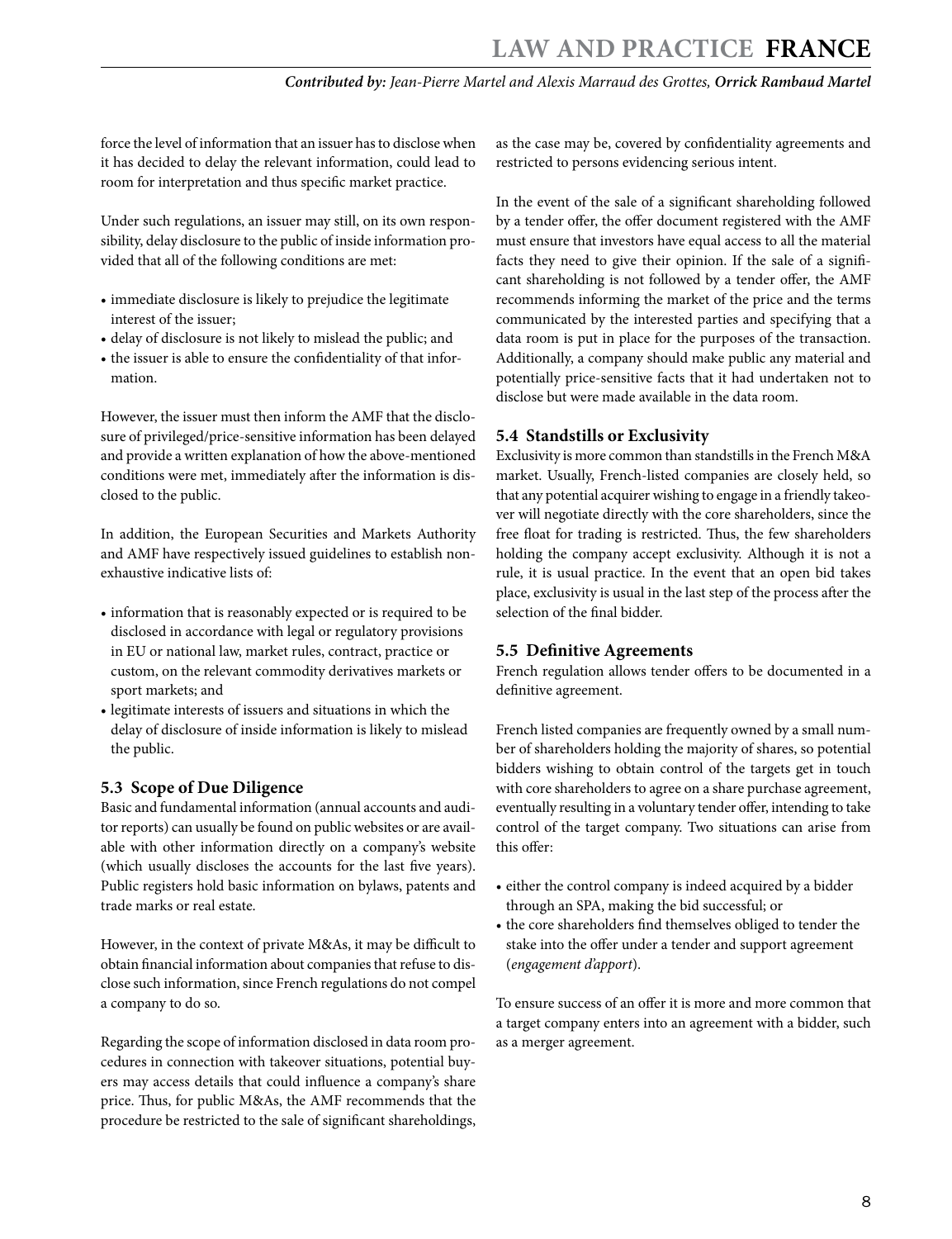# **6. Structuring**

#### **6.1 Length of Process for Acquisition/Sale**

In private M&As, the length of the process is determined by whether a potential acquirer is familiar with the business, requires due diligence or, in the case of financial buyers, financing, and whether the sales process is structured as an auction. Thus, the process could be completed within weeks or months.

In public M&As, the tender offer process and timelines are regulated. In public M&As relating to a Paris stock exchange-listed target business, the AMF, after a period of review that generally lasts from either 20 trading days after the filing of an offer or up until one month and two days after consultation of the works council, can approve the offer. It can then allow its opening for a period of a minimum of ten trading days in simplified cash tender offers, or 25 trading days in voluntary tender offers.

The review period can be much longer when the transaction is suspended until it is approved by the antitrust authorities, and in the case of a judicial recourse filed against an AMF decision on compliance of an offer, when this challenged decision is suspended by a court decision.

#### **6.2 Mandatory Offer Threshold**

For the Euronext Paris market, the stock exchange market law requires the filing of a mandatory offer in two situations:

- Where any natural person or legal entity becomes the holder of more than 30% of a listed company's share capital or voting rights, either alone or in concert, and directly or indirectly.
- Where any person previously held between 30% and 50% of a listed company's share capital or voting rights, either alone or in concert, directly or indirectly, and increases that holding by at least 1% within twelve months (also referred to as the speed-limit acquisition). In such cases, an investor must inform the company and the AMF and file a tender offer for the remaining equity, and any securities giving access to the company's share capital or voting rights.

If a target company holds 30% or more of the share capital and voting rights of a subsidiary, which is an essential asset of the target, and is also listed on a regulated market, then the mandatory offer is extended to the subsidiary. However, the AMF may grant an exemption to a mandatory offer in certain situations listed in its General Regulations.

#### **6.3 Consideration**

On the French M&A market, cash is a more common form of consideration than shares. Exchange offers represent between 5% and 10% of the market depending on the year. It is important to note that if, in the twelve months before an offer is filed, the offeror (acting alone or in concert) has purchased cash securities giving it more than 5% of the shares or voting rights of a target company, the offer must include a cash option.

In any case, whether the consideration is composed of cash or shares, the cash offer, or the valuation of the securities, has to meet the minimum price requirements in connection with mandatory or voluntary offers aimed at control.

#### **6.4 Common Conditions for a Takeover Offer**

A tender offer must generally be unconditional, although some exceptions exist.

The 2014 takeover law reforms introduced a new obsolescence threshold in takeover bids (whether voluntary or compulsory), according to which an offer becomes null and void at the expiry of an offer period if a bidder fails to acquire at least 50% plus one share of the shares or voting rights tendered in an offer.

However, the AMF has proposed to adopt a list of situations where the application of the obsolescence threshold may be waived, and it intends to reserve for itself the power to either lower the 50% plus one share threshold or exempt offerors from its application in certain cases.

Market participants may also introduce certain conditions into their takeover offers, the most frequent of which is a waiver threshold, which can apply only in voluntary offers; the offer made by a bidder can contain a clause making its offer conditional on the purchase of a minimum percentage of the share capital or voting rights.

Usually, the minimum is set at the majority of share capital or voting rights of a target. The application of the waiver threshold can be waived until five trading days before the end of the offer. Note that the minimum percentage may be based on a fully diluted share basis but does not have to be.

A takeover offer can also be made on the condition that antitrust approval is obtained: for the bid to be maintained, the competition authority (either national or international) has to grant a competition clearance, otherwise the offer is automatically withdrawn.

A third condition is allowed by French regulation, although its implementation is extremely scarce: a person or company may launch an offer on numerous companies, where each offer is conditional on the success of the other offers.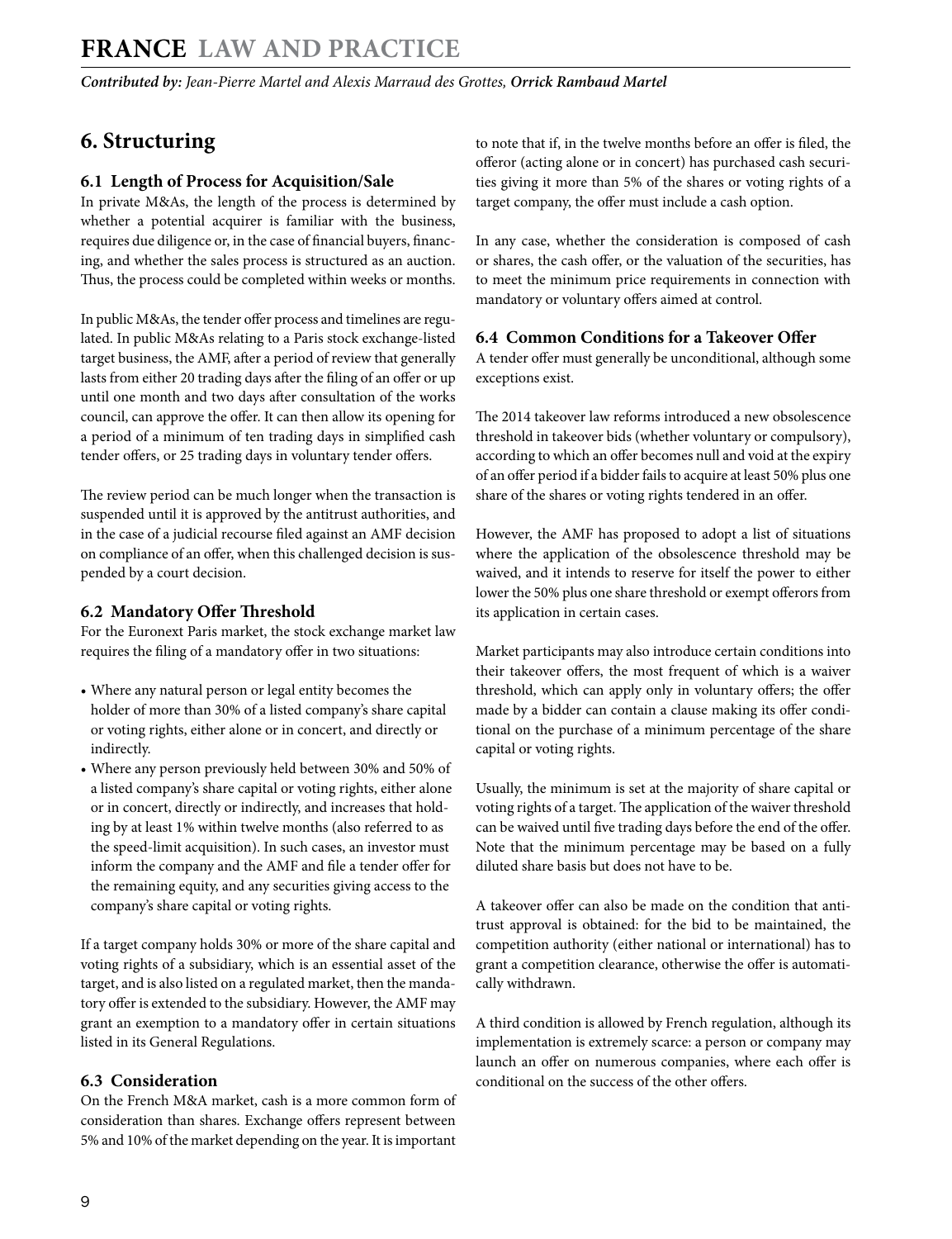#### **6.5 Minimum Acceptance Conditions**

Persons or entities wishing to take control of a company must pass the 50% threshold of voting rights. This threshold, apart from giving control to a shareholder (whether acting alone or in concert), provides the majority during the ordinary general meetings, the decisions of which concern numerous aspects of the life of a company. An ordinary general meeting has the ability to vote on subjects, such as the approval of accounts, but also on decisions concerning common operations for a company (eg, agreements between a company and a director, authorisation prior to the conclusion of certain transactions by directors, purchase by a company of its own shares, etc).

Most importantly, the OGM is the assembly that can appoint or replace members of the board. Consequently, a bidder acquiring at least 50% of the voting rights of a target will have the capacity to recall the board and replace all management after a merger or an acquisition. In practice, depending on the shareholding structure of the capital, a percentage of less than 50% of voting rights can give control of a target.

Another essential control threshold relates to the majority necessary to control an extraordinary general meeting, for which purpose a shareholder must hold at least two thirds of voting rights. Indeed, the extraordinary general meeting can modify the bylaws of a company, which includes the modification of the corporate purpose, changing the name of the company, the transfer of registered offices and, most importantly, the decision to increase or decrease capital. For all these operations, a shareholder must own at least two thirds of voting rights, subsequently giving it control of both an OGM and an EGM.

The 90% threshold of voting rights is also relevant since the market rules of Euronext Paris as well as Euronext Growth provide for a case of simple delisting. According to such rules, a controlling shareholder may request the delisting of shares of a controlled issuer from the stock exchange following a simplified tender offer if certain specific requirements are met.

In addition, since 2019, this level allows core shareholders to launch a squeeze-out procedure and eventually to obtain control of 100% of the share capital.

The 95% threshold of share capital and voting rights should also be noted, as combined with other conditions, the ownership of 95% of the share capital of a subsidiary allows a holding company to avail itself of tax consolidation and to gain a strong advantage in the tax field.

#### **6.6 Requirement to Obtain Financing**

In a private M&A transaction, a financing condition can be implemented in an offer provided by a prospective acquirer. In

a public deal, pursuant to French regulation, a takeover offer made to a company whose equity securities are admitted to trading on a regulated market cannot be conditional on a bidder obtaining financing. Indeed, a draft offer has to be filed with the AMF by one or more investment service providers (banking institutions) authorised to act as underwriter(s), and acting on behalf of an offeror.

The filing is made by means of a letter addressed to the AMF guaranteeing the irrevocable nature of the commitments made by an offeror. It must be signed by at least one of the sponsoring institutions. Thus, these banks themselves guarantee that a bidder has the financing, which is why the filing of a takeover offer cannot rely on this condition.

#### **6.7 Types of Deal Security Measures**

Break-up fees are not prohibited under French regulation, and they appear to have been used increasingly frequently in recent years, in particular in private deals.

In tender offers, break-up fees can take two forms, depending on whether they are agreed to by the core shareholders or with a target company itself.

If agreed to by core shareholders, they are included in the shareholders' irrevocable commitment to tender their shares. These agreements have been challenged by the French courts, when they have been found to hinder the concept of the free play of offers and counter-offers. French law provides that, to make a counter-offer competitive with an initial offer, a new bidder has to propose a share price that is at least 2% higher than the first price.

If break-up fees are agreed with the target business, care must be taken that they cannot be interpreted as contrary to the corporate interest of the company, as in this case the agreement will not be authorised. Furthermore, break-up fees may prevent any counter-offer that would not be attractive for the shareholders, ie, all offers that do not allow the fees to be absorbed, and which de facto automatically raise the minimum price of a counteroffer. For this reason, the AMF is very careful about break-up fees. Sometimes reverse break-up fees are contemplated to avoid the bidder quitting a deal.

When filing the offer, there is an obligation to disclose any break-up fees and other deal protection measures taken by a listed company or its shareholders to the public and the AMF.

Non-solicitation provisions are quite common between an offeror and core shareholders – although not between an offeror and the board of a target. The action open to the board of a target is to search for a "white knight" (friendly investor).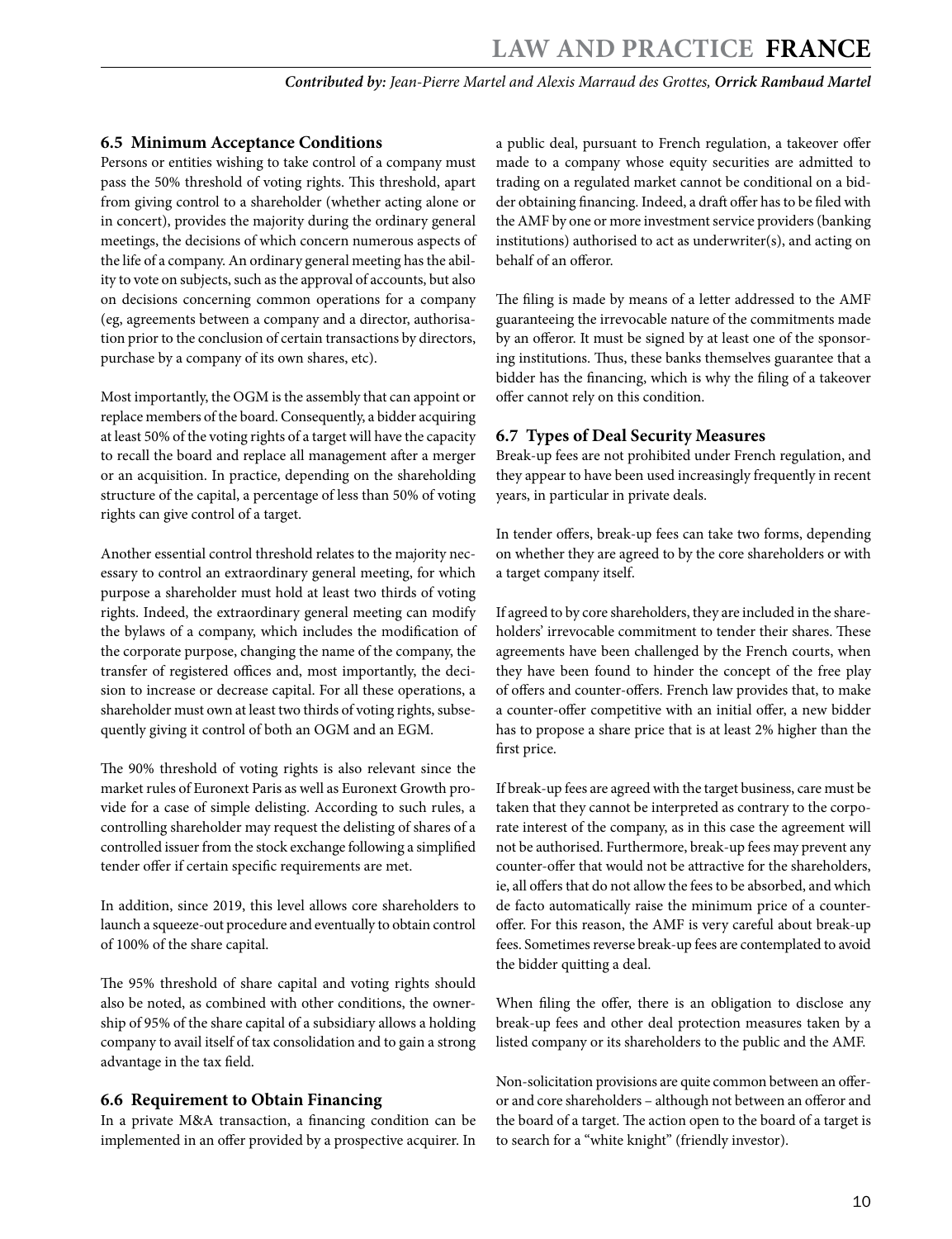*Contributed by: Jean-Pierre Martel and Alexis Marraud des Grottes, Orrick Rambaud Martel* 

#### **6.8 Additional Governance Rights**

Bidders have a formal obligation, when filing a tender offer, to apply for 100% of the share capital, apart from specific simplified offers where they can seek only 10% of the capital.

As long as a bidder does not cross the 30% mandatory offer threshold, it has the option to enter into a range of agreements (including shareholder agreements) that provide it with additional governance rights. The most common agreements are shareholder agreements on all kinds of subjects, including providing a bidder with specific rights with regards to the board.

#### **6.9 Voting by Proxy**

Shareholder voting by proxy is allowed in France. The French Commercial Code provides that shareholders may be represented at shareholders' meetings either by another shareholder or by their spouse.

More generally, following a European directive, the French Commercial Code provides that in the case of publicly listed companies, or companies listed on an organised Multilateral Trading Facility, shareholders may be represented by any natural or legal person.

#### **6.10 Squeeze-Out Mechanisms**

The mandatory acquisition of minority shareholdings, or squeeze-out mechanisms, can take place in two distinct situations:

- following a tender offer, in which case the squeeze-out procedure has to be implemented within three months; or
- following a buyout offer addressed to minority shareholders.

To be entitled to carry out a squeeze-out connected to a tender offer, an offeror has to hold at least 90% of the share capital and voting rights of a target at the end of an offer. The AMF requires the offered price to be at least equal to the price offered in the previous offer if the offer was made in cash. This is the case whether an offer followed the normal offer procedure (without the intervention of an independent expert valuation) or followed the simplified procedure (in which case the AMF can review the price of an offer considering an independent expert valuation for a squeeze-out).

Where an offer follows the normal procedure and is voluntary, the AMF does not have to review the subsequent squeeze-out, which is automatic. Otherwise, the squeeze-out and its price have to be cleared by the AMF in the original decision of compliance or in a new decision.

The rules are quite similar for a squeeze-out after a buyout offer. A shareholder wishing to launch a squeeze-out procedure must hold, alone or in concert, at least 90% of the share capital and voting rights at the end of the buyout offer.

If the bidder did not make it clear during the filing of a buyout offer that he or she intends to start an automatic squeeze-out procedure after the buyout, the AMF must be informed within ten trading days and the squeeze-out and its price have to be cleared by the AMF in a new decision.

#### **6.11 Irrevocable Commitments**

French regulations allow the execution of irrevocable commitments to tender the shares of a target company (*engagements d'apport*). However, the principle of the free play of offers and counter-offers is violated if the first bidder obtains advance commitments from shareholders, in the form of presentation promises or promises of sale, which ensure the success of its offer. Thus, these commitments are strictly controlled by the AMF, which tends to interpret provisions contained in such agreements in favour of shareholders, for the purpose of offering them an exit if a better offer is made.

However, in a case involving Accor, an appeals court decided that such irrevocable commitments were lawful if there was no decisive advantage contradicting the principle of free play of offers and counter-offers given to the first bidder.

Nevertheless, irrevocable commitments are not commonly implemented, since prospective offerors would rather obtain the control of a block of shares in the first place, bought from a core shareholder, which would allow much stronger security for a bidder and which may be a prerequisite for making either a voluntary or a mandatory offer.

Negotiations for an irrevocable commitment to tender the shares or for the acquisition of a key shareholding are mostly undertaken before an offer is filed.

# **7. Disclosure**

#### **7.1 Making a Bid Public**

A tender offer can be made either under a voluntary or a mandatory procedure if a bidder crosses one of the mandatory offer thresholds. If an offeror makes a voluntary tender offer, the bid is made public before the filing of an offer with the AMF. For this purpose, the bidder must post its draft offer on its website, and is obliged to issue a press release stating the main provisions of its offer and indicating that the offer is subject to the AMF's approval.

In the case of a mandatory tender offer, the bid must be made public immediately after the event triggering the mandatory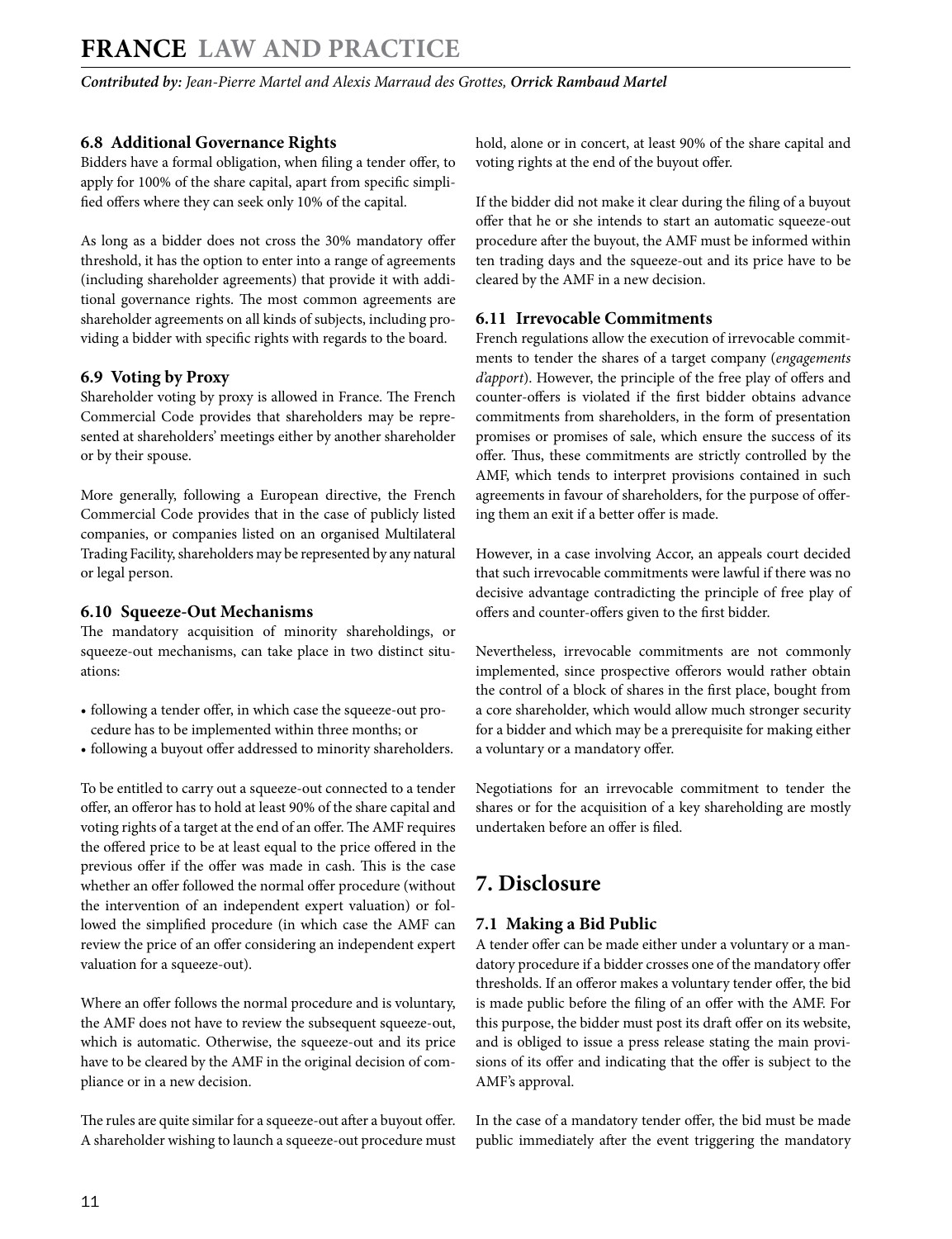offer occurs – most usually, the crossing of the 30% threshold, but also a 1% increase in holdings of between 30% and 50%. In this situation, the announcement of the bid must be made by publication on its website and in a press release.

#### **7.2 Type of Disclosure Required**

A bidder has to produce an offer document (*note d'information*) to be filed with the AMF as a draft, to which a target replies with a draft response document (*note de réponse*).

In most cases, the response document contains a report from an independent expert. The key points for shareholders are the conditions under which the board reached a reasoned opinion regarding the merits or risks of an offer for a target company, its shareholders and its employees. Any board member who disagrees with the board's opinion may request that the dissident opinion be disclosed.

In addition, the intentions of the members of the board to tender their shares or to keep them are also disclosed to the market. Further points of interest include, if they are available and different from the reasoned opinion of the board and comments by the works council, staff representatives or staff members including the report of the independent expert of the works council, if any.

#### **7.3 Producing Financial Statements**

Where all or part of an offer is to be settled in securities, no formal prospectus is required, but disclosure equivalent to a prospectus is needed. An offeror must prepare a full presentation, with reference to the relevant Annex of the EU Regulation.

The impact of the offer on the offeror's main accounting results and consolidated accounts is usually presented if this impact will be significant. The information is set out in a table that indicates the main parts of the financial statements or key financial parameters.

#### **7.4 Transaction Documents**

Currently, there are no transaction documents that have to be disclosed in full. Only their main provisions have to be disclosed.

# **8. Duties of Directors**

#### **8.1 Principal Directors' Duties**

A director's main duty is to act in the company's best interest. Recent legal developments confirmed the prevailing conception that the "best interest" should be understood as that of the company itself, considered as an autonomous legal entity

and pursuing its own ends, aimed to ensure the prosperity and continuity of the company.

In addition, since directors must consider stakeholders' interests, which may be contradictory at times, they have to keep in mind the fact that the quality of an offer is not always entirely linked to the price offered per share. The intentions of a bidder must be analysed, and quite often its intent towards strategy is crucial when deciding whether to accept or reject its offer.

#### **8.2 Special or Ad Hoc Committees**

There is no obligation in France to establish ad hoc committees to analyse business combinations. However, they are very common in cases of conflict of interest that arise when the board faces an offer. In these situations, an ad hoc committee is organised to investigate, from an independent point of view, the benefits of the transaction.

The ad hoc committee's duty is to assist the work of the board and bring clarifications to the board, which still bears all liability and makes decisions. Most of the time, a member of the board of a French company has the right to vote during a meeting of the board – even in cases of conflict of interest. French law does not prohibit voting by a director even if an ad hoc committee is established.

Unlike in other jurisdictions, the board keeps all its powers and liabilities towards the shareholders even if an ad hoc committee is created.

#### **8.3 Business Judgement Rule**

Since 2014, the scope of the board passivity rule has been reduced drastically as the board of directors of a target company now has the power to take all decisions likely to have the effect of making the bid fail, subject to the prerogatives explicitly reserved to shareholders in their general meetings limited to the interest of the company.

The board of directors must continue to act in accordance with the interest of the company, even in adopting defence measures in the context of a takeover. This is the one point upon which a court can rely and possibly condemn in the event of litigation.

Moreover, companies who wish to opt out of this new regulation can continue to refer to the old board passivity rule subject to reciprocity or not in their articles of incorporation.

#### **8.4 Independent Outside Advice**

It is common to have lawyers and financial advisers appointed by each party involved, by a target company and by the board and/or the ad hoc committee of the board in case of a risk of conflict of interest. It is also common in France to appoint an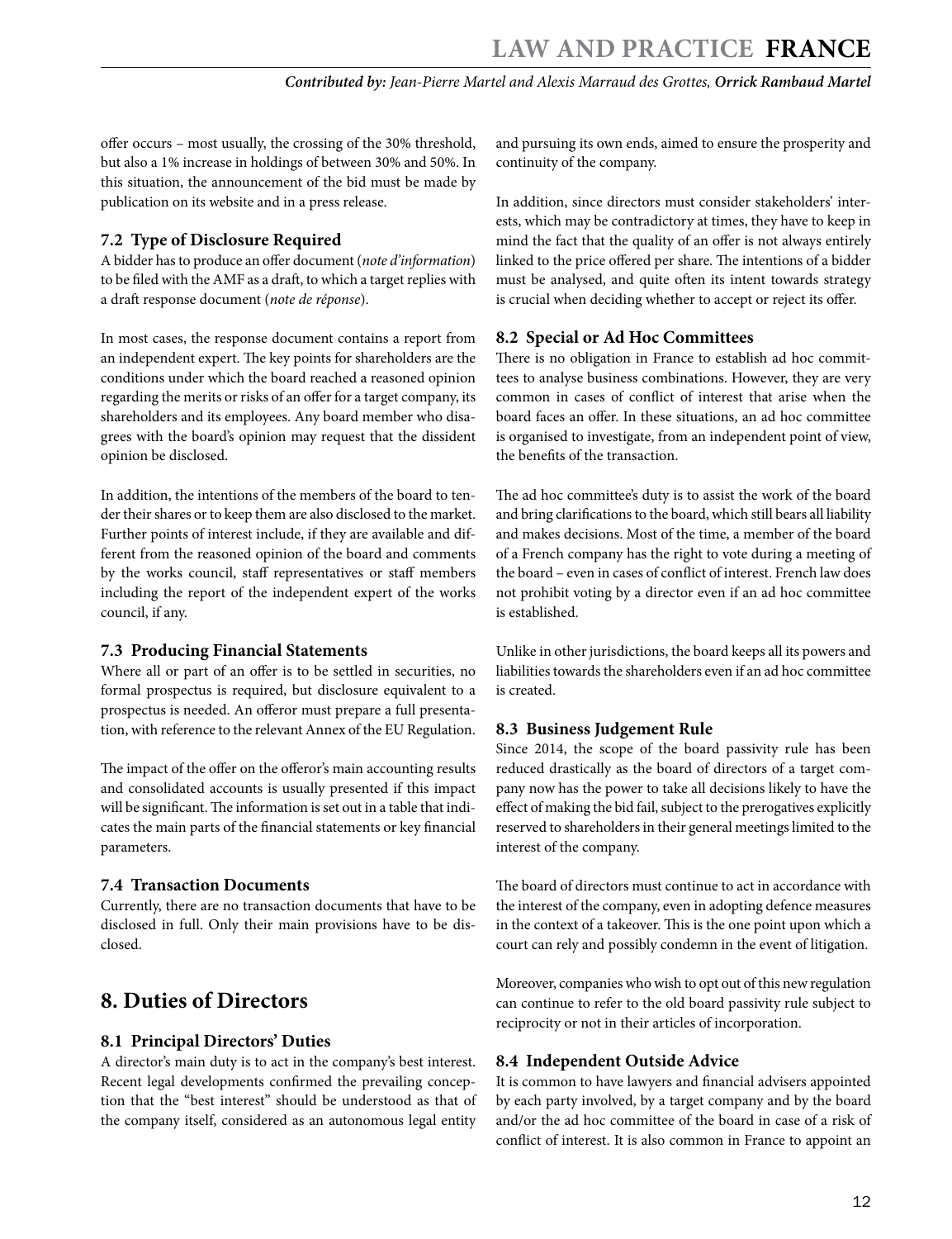independent expert to assess the fairness of terms offered to shareholders of a target company (this can even be mandatory, for instance in the case of a conflict of interest within the board of a target).

The report produced by the expert usually contains a description of the research carried out by that person and a fairness opinion, which has to conclude on the fairness of the price and possible disagreements with the offeror and its financial advisers. In some cases, strategic advisers are also used.

#### **8.5 Conflicts of Interest**

The French Commercial Code on related party transactions provides that any agreement between a company and one of its directors or executive directors, one of its managers, one of its shareholders holding a fraction of the voting rights exceeding 10%, or, in the case of a corporate shareholder, the controlling company, must be subject to the prior approval of the board.

Also subject to prior authorisation of the board is any agreement between two companies if a director, executive director or manager of the first company is an owner, partner with unlimited liability, manager, director or member of the supervisory board of the second company.

The control of related party transactions is carried out in six steps:

- Information of the board by the related party;
- Approval by board: in consideration of the company's interest, notably by specifying the financial terms and conditions of the transaction (as the case may be, the related party shall not participate either to the debate or the vote);
- Information on the company's website when the company is listed;
- Information of the company's auditors by the chairman of the board;
- Issuance by the auditors of a special report on the transactions; and
- Vote by the shareholders' meeting: the special report issued by the auditors is submitted to the shareholders' meeting for further approval (as the case may be, the related party shall not vote).

The law specifies that the term "agreement" should be understood to include not only agreements made directly with the interested party him or herself, but generally all agreements in which the director or shareholder is directly or indirectly interested, or which he or she makes with the company through an intermediary.

The courts have had a broad interpretation of what constitutes an interested transaction in this context: the prior approval requirement is triggered whenever a director or shareholder derives a benefit from a transaction with the company.

Failure to seek prior approval of an interested transaction or its approval by a subsequent ordinary shareholder meeting can have several consequences, depending on the nature of the company. Typically, the agreement can be declared null and void if it has caused prejudice to the company or if the interested party may be liable for any prejudice caused to the company.

# **9. Defensive Measures**

#### **9.1 Hostile Tender Offers**

Hostile takeovers are permitted in France, but unsolicited tender offers are the exception rather than the rule. Likewise, defensive measures are rare. This is partly because under stock exchange regulations directors have to be objective when facing a tender offer and, until recently, they could not take any defensive measures.

However, in practice, preventive defence mechanisms were sometimes implemented to avoid or lower the risk of an unsolicited tender offer.

One widely used preventive defence is the concentration of power among specific – friendly – shareholders and the use of shareholder agreements. Some of the techniques employed in accordance with these mechanisms are limitation of voting rights after the crossing of a threshold in the share capital (although this is more usual in listed companies having a spread shareholder base without a core shareholding); shareholder agreements such as pre-emption agreements (allowing existing shareholders to acquire in priority the shares that are being sold); and consultation agreements in the event of a hostile tender offer.

Identification mechanisms are also considered to be preventive defence measures, since they allow companies to learn about third parties to the share capital. The most frequent identification mechanisms are:

- the implementation in a company's bylaws of additional reporting thresholds to the company, which cannot be below 0.5% of the share capital or voting rights, in addition to the legal, mandatory shareholding disclosure thresholds; or
- forcing the persons or entities wishing to acquire shares in a company to disclose their identity, either by keeping the shares held in the registered form or by getting the depositary to identify the owners of bearer shares.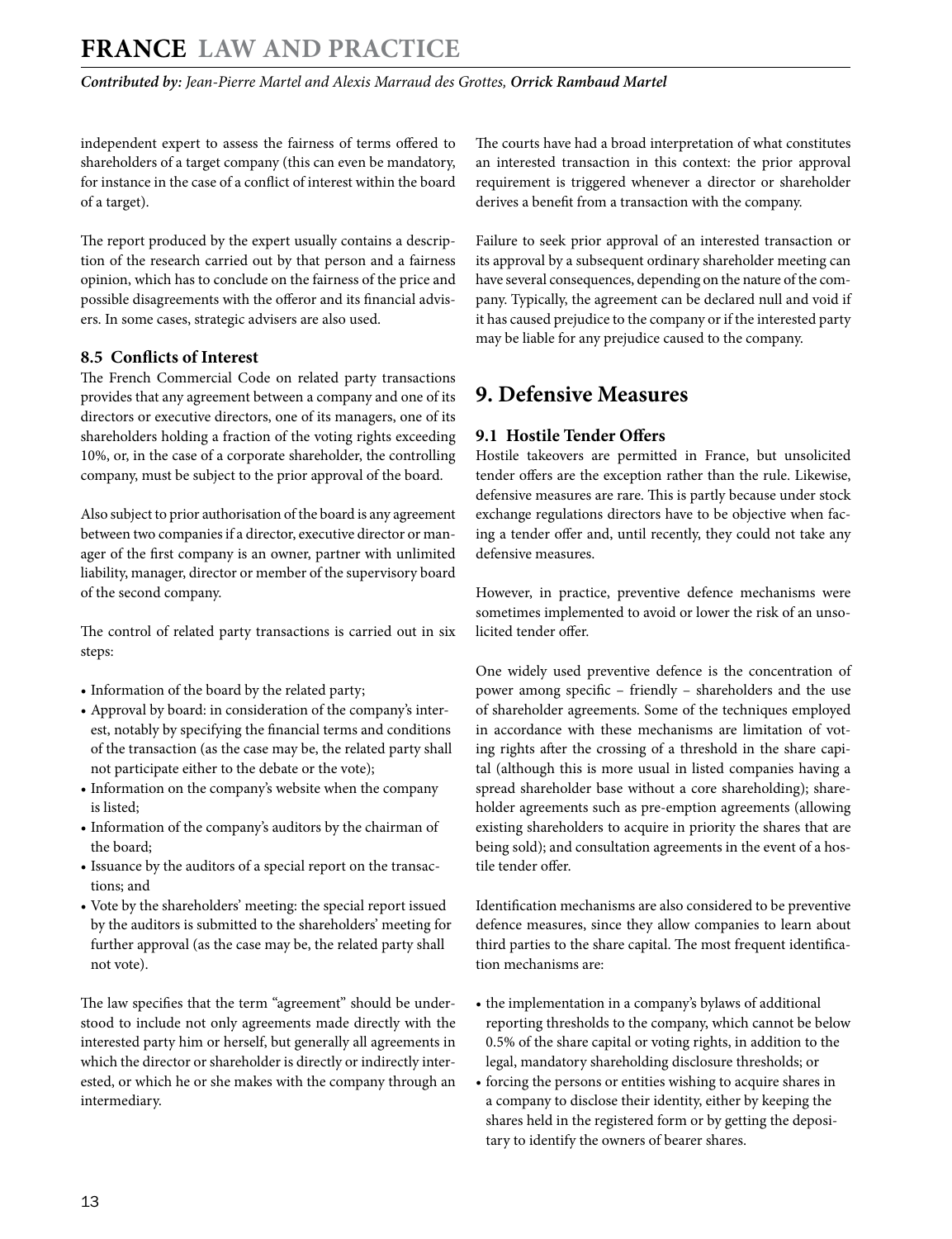#### **9.2 Directors' Use of Defensive Measures**

France allows directors to use defensive measures as set forth in **9.3 Common Defensive Measures**.

#### **9.3 Common Defensive Measures**

So far, the most efficient active defence measure under French law has been the use of free subscription warrants ("Bons Breton"). An EGM with special rules for voting may decide to propose these subscription warrants giving access to equity at a strong discount to existing shareholders before the offer period ends, thus provoking a dilution of a bidder's shares in the total share capital.

If such a decision is taken, the general regulations of the AMF could allow an offeror to withdraw his or her offer if the substance of a company is modified (this analysis, though commonly accepted, cannot be confirmed or refuted with certainty). This defensive measure seems to be used as a threat against potential hostile offers; there is no precedent in which it has actually been implemented.

Moreover, the most common defensive measure when facing a hostile offer is the search for an alternative bid or combination. Some combinations do, however, compel a board to obtain authorisation from shareholders, which may be lengthy and difficult to put in place in listed companies.

Negative statements regarding the strategy to be implemented by an offeror or regarding the consequences of this strategy, made by a board of directors are also frequently used, encouraging the free float to resist the offer. With this regard, the Pacte Act may give a new ground to the management of target companies.

Directors must not only act according to the best interests of society, but also take into consideration the social and environmental stakes of the company's activity (see **3.1 Significant Court Decisions or Legal Developments**). The management of a company targeted by a hostile tender offers could therefore try to defend itself by arguing that the bidder's offer is in contradiction with the company's or the stakeholder's interests, or even that the company's *raison d'être* is incompatible with the offer.

More simply, French listed companies, since they are often closely held, rely on a friendly controlling shareholding – usually reinforced with shareholding agreements and double-voting rights granted to long-standing shareholders.

#### **9.4 Directors' Duties**

Directors have a permanent duty to act in the company's best interest, irrespective of the fact that the board passivity rule has been abolished. Company's best interest prevents directors

from making decisions that would not be for the benefit of the company.

Moreover, compelling takeover principles of free competition between offers continues to limit, in practice, a management's capacity. The most significant of these principles are equality of treatment between shareholders, transparency and loyalty.

Further, companies can choose to continue to apply the old board passivity rule by keeping it in their articles of association. It is practically unheard of for companies to adopt the board passivity rule.

It is, therefore, probable that, for now, companies will continue to use the same defence mechanisms as before and that these will remain moderate.

#### **9.5 Directors' Ability to "Just Say No"**

The so-called the "Nancy Reagan defence" is seldom used in practice in France. Management prefers to obtain support, either formal or informal, from key shareholders. A decision by directors to coalesce and "just say no" on their own initiative is considered risky.

To gain support from existing shareholders to push a hostile offer back, directors appoint advisers and independent experts with the aim of getting a precise valuation of the scope and the consequence of a transaction, and the potential entity that would result from the combination.

# **10. Litigation**

#### **10.1 Frequency of Litigation**

Except in hostile public offers, where litigation is a substantive part of the process, neither litigation nor arbitration related to M&A are common in France. The most frequent subject of M&A litigation lies in earn-out provisions and warranty claims, mostly in private M&A. Additionally, litigation linked to sales and acquisitions has sharply increased and, to a lesser extent, litigation related to mergers. This can be partly explained by the high number of financial targets in distress.

In France, litigation is much more common in private M&A than in public M&A. The most frequent lawsuits involving listed companies concern the decision of the AMF to declare an offer compliant or to authorise a squeeze-out (which happens to be implemented after takeovers). The minority shareholders who underwent the squeeze-out procedure sometimes go to court to challenge AMF decisions and obtain compensation for their shares.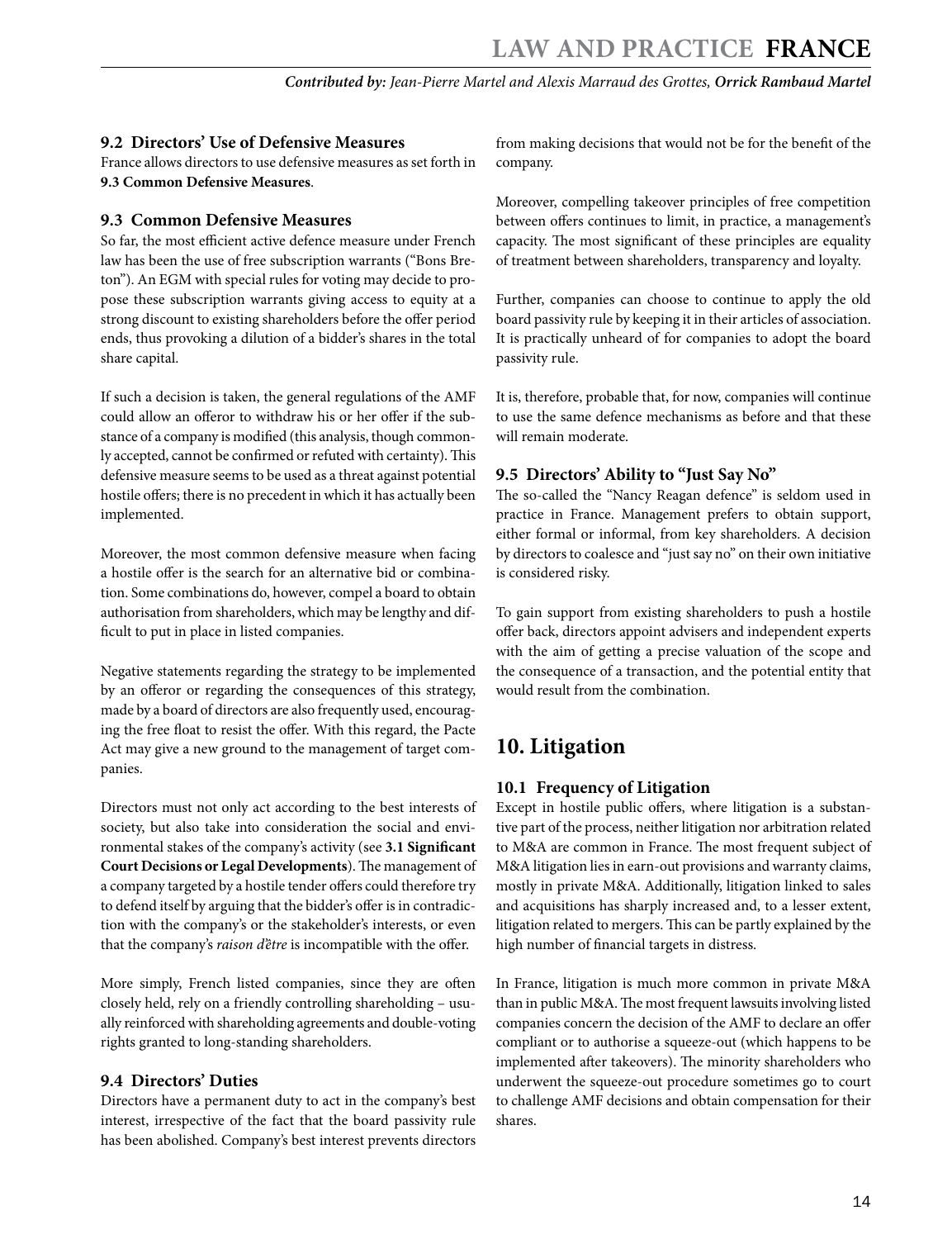*Contributed by: Jean-Pierre Martel and Alexis Marraud des Grottes, Orrick Rambaud Martel* 

The AMF can launch an investigation, either upon request from minority shareholders or at its own discretion, and make sure that the regulations were followed as they should be. In such cases, there are many different causes of disputes, including the avoidance of a mandatory offer after a threshold was crossed and bid prices that are deemed too low.

#### **10.2 Stage of Deal**

Generally, litigation happens once private M&A transactions are completed, and usually concerns either earn-out provisions or warranty claims. In public M&As, litigation is rare, except in hostile takeovers where used as a weapon by all parties involved, and usually involves court review after AMF approval.

# **11. Activism**

#### **11.1 Shareholder Activism**

Shareholder activism is now an important trend in the French M&A market, and an increasingly relevant consideration for corporate boards to bear in mind, notably regarding governance issues.

Activism is favoured in France by a tendency of pro-minority shareholder regulations (eg, the rise of the "say on pay"). Such activism tends to protect minority shareholders in disciplining management in order to implement value creation. Shareholder activism is expanding, especially for companies listed on a regulated market.

As well as the classic financial and political considerations (higher dividends and board seats notably), activists can also focus on environmental, social and governance issues and are now be in a position to use the company's *raison d'être* as a lever on management (see **3.1 Significant Court Decisions or Legal Developments**).

However, after several high-profile cases, the AMF Chairman announced that the AMF was "paying close attention to the smooth operation of markets, to which activism can contribute but to which it can also disrupt in some cases" and was going to change its doctrine on activism.

#### **11.2 Aims of Activists**

Activists sometimes encourage companies to enter either into transactions, reorganisations or major divestitures. They sometimes question the relevance of the management, the governance, the strategy or a transaction on its general or financial terms. The final aim is of course to have a better valuation of the stock of the company.

#### **11.3 Interference with Completion**

Most of the time, as soon as a transaction is announced, activists actively use the press to put pressure on a deal and seek to influence the transaction. The aim is usually to gain time to try to find a better offer, with better price/better financial conditions.